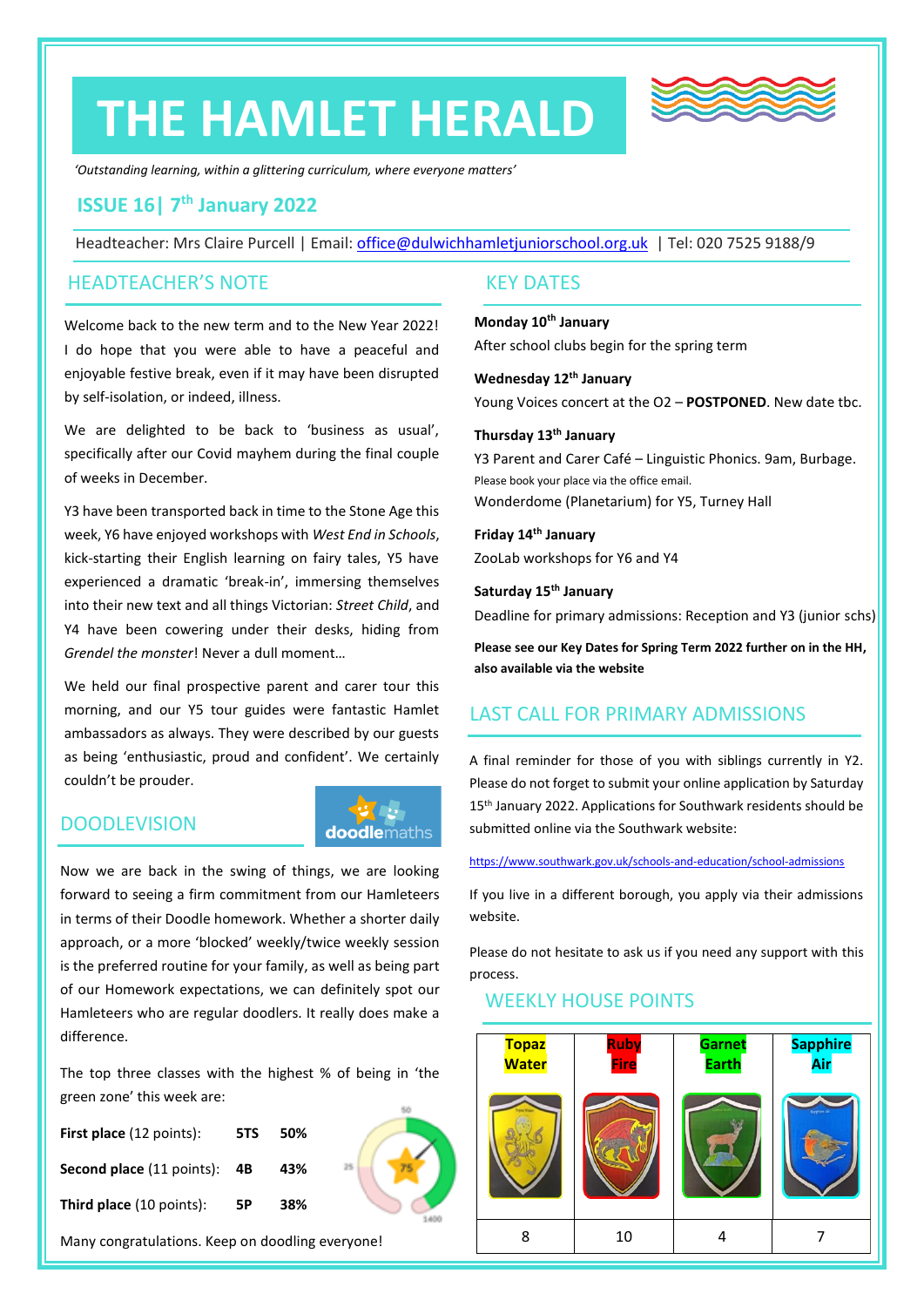# OUR LEARNING GRIDS/SPELLING LETTERS COVID-19 INFO/CLARIFICATION

We would like to draw your attention to the new year group 'Our Learning Grids' which have been disseminated both as a hard copy, and electronically this week. If you haven't seen yours, please check the book bag! The grids are also always available on the website.

The grids are a good starting point for you to have an overview of the areas of learning and specific topics being covered in class for each half-term. They can also provide you with additional home learning/family activities that may be of use/interest to you which you can access as you wish. They are also a good place to find links for useful websites, and a further reference point for key dates, specific to your child's year group.

Our half-termly spelling letters were also emailed out to you all today. These give you a week by week break down of the spelling rules/patterns/sounds the children are learning. Some time each week reviewing these spellings as part of your child's homework routine can really benefit and support the learning the children are doing in class.



With all of the constant changes regarding Covid, it is not a surprise that we all get confused with where we are at! Even our updated documentation from this week is going to require a re-vamp…

One of the recent questions we have received is regarding testing, specifically if you or your child has already tested positive within the previous 90 days.

The most recent NHS guidance tells us that:

#### **You should not do another PCR test within 90 days of your positive result, unless you:**

• *have any new symptoms of COVID-19*

In which case, your child should self-isolate, take a PCR test, and if positive, continue the self-isolation period.

You are probably aware of the most recent change which comes in to effect on Tuesday  $11<sup>th</sup>$  January: Anyone who is asymptomatic and receives a positive LFD result, will be required to self-isolate, but no longer required to confirm with a PCR. Following two negative LFD tests on day 6 and 7, starting the day after the positive test, your child can then return to school.

The DfE has also now clarified the position should you or your child continue to test positive via an LFD after the 10<sup>th</sup> day of an isolation period. The DfE tells us that as long as your child is well, with no temperature, they can be released from selfisolation after the 10<sup>th</sup> day, even if the LFD is still saying positive.

Regarding absence: As stated in previous communications, any absence due to quarantine from travelling abroad that falls within school term time, will be recorded as unauthorised. We ask that you factor these extra days in that may be required for any future holiday plans.

We will of course continue to keep you updated with amendments as we learn of them and as appropriate.

#### EARLY HELP SIGNPOSTING

All parents will at some point struggle with parenting their children and may need some practical support, a listening ear, or advice on what to do when parenting becomes a challenge. The Family Early Help Service (FEHS) are offering a range of universal parenting courses and targeted, evidenced based parenting group work programmes across the borough for parents/carers of children aged 0-19 years. The programmes will be delivered by trained parent facilitators, or specialist facilitators from their field of work. A key aspect of our work is to signpost you to such services and opportunities. Please see a selection of flyers on the next page that may be of interest to you.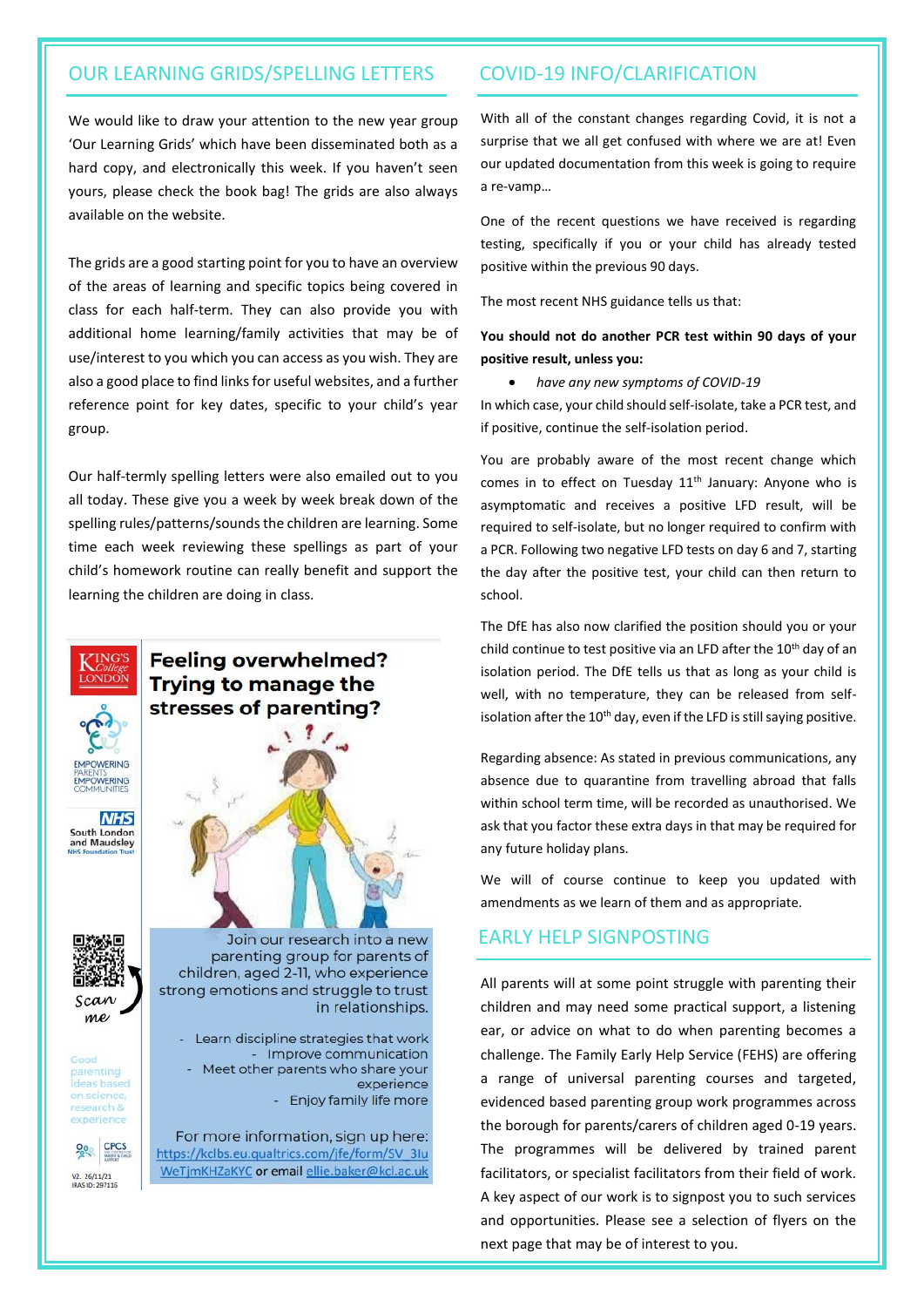# **EARLY HELP SIGNPOSTING**



#### **EPEC Being a Parent Group:**

This 9-week course helps parents with children aged 2-11 years learn practical skills for everyday life

- Looking after yourself as a parent
- Recognise and manage your children's emotions
	- Learn positive parenting strategies
	- · Support your children's resilience

Tuesday mornings at Cobourg Primary School SE5 OR

Thursday mornings at Rye Oak Children's Centre SE15

Starting 18th & 20th January 2022  $10am-12pm$ 

For more information/ to book a place, please contact: Claire Gager

Southwark Family Early Help Parenting Team

07547 659 646 Claire.gager@southwark.gov.uk



# **KEEPING families STRONG**

#### **Family Early Help Parenting Service Father's Group**

The Father's Group provides a space for Father's, or men with any caring responsibility for children, to talk, learn, listen and discuss the difficulties of fatherhood. Participants will learn about a range of subjects from discipline, positive parenting and communication, to role modeling, mental & emotional health awareness and online safety.

#### What will I gain by taking part?

By taking part in the Father's Group, you will:

- Meet other Father's/male carers
- Receive information and strategies for bringing up your children
- Get help to ensure your voice is heard
- Be provided with a safe, judgment free space, to air your struggles Offered help and support from the group as well as from the facilitators if needed

#### Who will be there?

- The Father's group, as the name suggests, is a group based programme
- You will usually take part alongside 6 10 other fathers.<br>The programme will run by two male 'facilitators', who have undergone extensive training
- to ensure that everyone gets the most out of the programme.

#### What will the programme provide?

- A safe space to share your views and be listened to
- An opportunity to get information and ideas to help with decisions about bringing up your children
- New skills, and support in developing your confidence Connections with the wider communities and services in your area.

#### How long is the course?

- The course will last for 8 weeks and each session will be 2 hours.
- All sessions will be virtual (online)

#### What do I have to do?

Get involved! Although the facilitators will give information and techniques to help you. the Father's Group works best when everyone takes part fully.

#### When will the groups be held?

- Fridays, 10:00 12:00 Start date: 14<sup>th</sup> January 2022.
	- For more information on the Fathers Group, please contact Please contact Ben Campbell on (T) 07738 860 768 or (E) ben.campbell@southwark.gov.uk





#### **EPEC Being a Parent Together:**

This 10 week online course helps co-parents learn practical skills for everyday life.

For co-parents with children aged 2-11 years.

Wednesday mornings, 10am to 12pm

Starting Wednesday 12th January 2022 for 10 weeks (excluding February half term)

Dads and Mums want the best for their children, and sometimes it can be hard to baas and mums want the best for their children, and sometimes it can be hard to agree about how to parent our children. This course, delivered by parents who have already benefited from this learning with their own childre

- Looking after yourselves as parents
- · Recognise and manage your children's emotions
- Learn positive parenting strategies
- · Support your children's resilience
- Work together as a team to support your children

For more information, please contact Claire Gager at Southwark Family Early Help Parenting Team;

"It's been such a beneficial course for both of us, not just as parents but as individuals

07547 659 646 Claire, gager @southwark.gov.uk

ξ **Family support** for digital when vou need Parent Zone Local can help you with everything related to digital family life.

- $\sqrt{\hat{S}}$  Live virtual events
- $\sqrt{\widehat{}}$  Tech guides & games
- Conline parent courses

C Local support and advice

Explore the Parent Zone Local website today - and contact your local guide, who can help if you have a problem. Whatever your family needs around digital, Parent Zone Local is here for you.



#### parentzone / CCAL

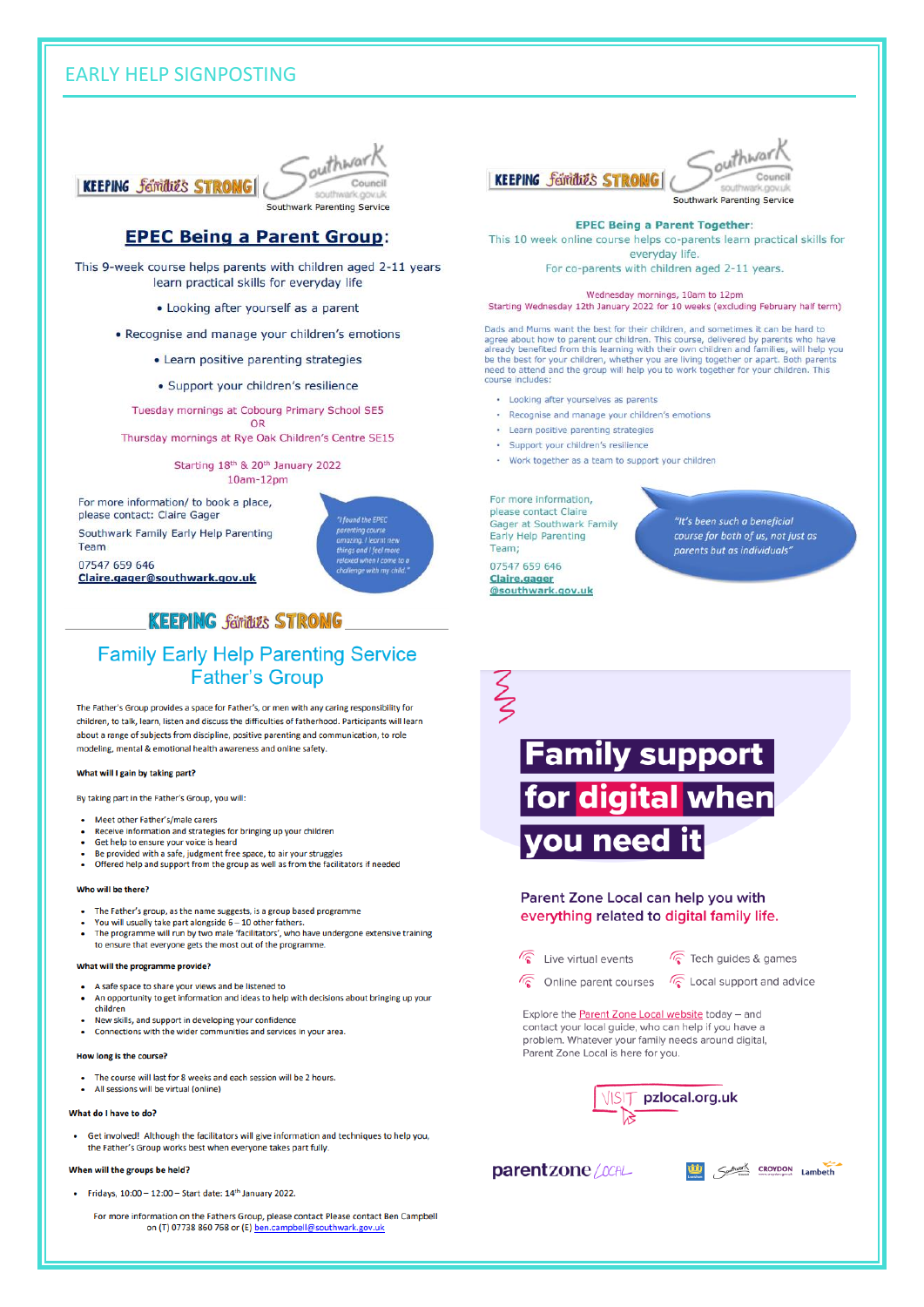|                                        | Coleslaw and Tomato Ketchup<br>Breaded Fish Fillet with Chips, | Vegetable Tumover with Chips<br>and Coleslaw                  | Beans/Cheese or Tuna<br>Jacket Potato with<br>Mayonnaise        | Baked Beans or Mushy Peas      | Chocolate and Date Brownie               | S<br>2<br><b>RISO</b><br>food wi<br>ã                                                                                  |
|----------------------------------------|----------------------------------------------------------------|---------------------------------------------------------------|-----------------------------------------------------------------|--------------------------------|------------------------------------------|------------------------------------------------------------------------------------------------------------------------|
|                                        | Beef Meatballs served with<br>Spaghetti in a Tomato Sauce      | Lentil Veggie Loaf served with<br>Spaghetti in a Tomato Sauce | Beans/Cheese or Tuna<br><b>Jacket Potato with</b><br>Mayonnaise | Sweetcom and Cauliflower       | Chocolate Flavour Sponge<br>with Custard |                                                                                                                        |
|                                        | Roast Turkey and Yorkshire<br>Pudding with Roast Potatoes      | Vegetable Pinwheel served<br>with Roast Potatoes              | Beans/Cheese or Tuna<br>Jacket Potato with<br>Mayonnaise        | Carrots and Steamed<br>Cabbage | Ice Cream and Peaches                    |                                                                                                                        |
| Dulwich Hamlet Primary School - Week 2 | Mild Beef Chilli served with<br>Yellow Rice                    | Mild Vegetable Chilli served<br>with Yellow Rice              | Beans/Cheese or Tuna<br>Jacket Potato with<br>Mayonnaise        | Cauliflower and Green Beans    | Shortbread with Fruit Wedges             |                                                                                                                        |
| <b>Iteration</b><br>ä<br>$\mathbf{a}$  | Cheese and Tomato Pizza with<br><b>Jacket Potato Wedges</b>    | Salmon Jambalaya (Salmon<br>with Vegetable Rice)              | Beans/Cheese or Tuna<br>Jacket Potato with<br>Mayonnaise        | Sweetcorn and Carrots          | Fruity Flapjack                          | w/c: 10th January, 31st January, 21st February, 14th March and 4th April<br>Freshly Baked Bread, Salad Bar and Yoghurt |